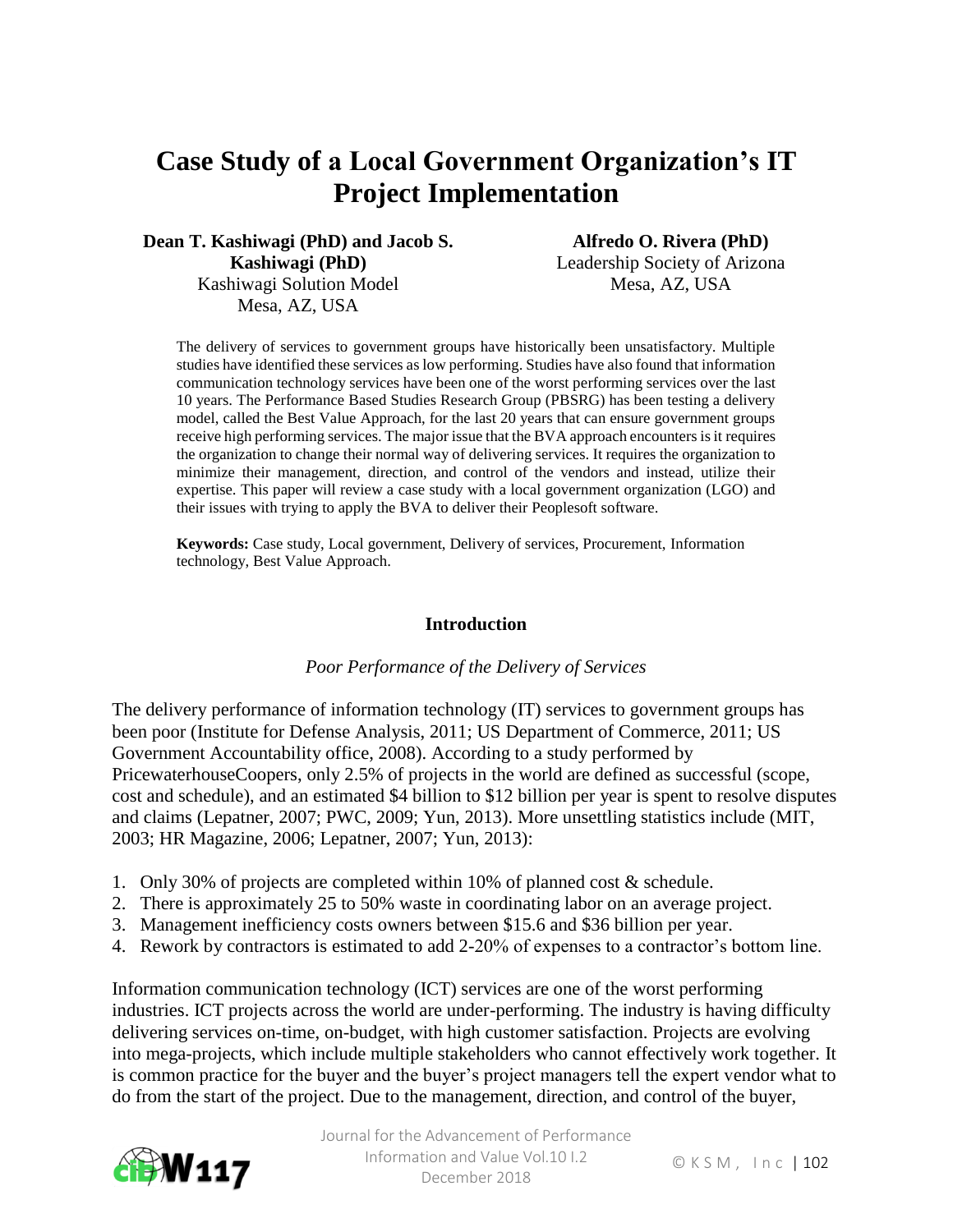expert vendors are in a reactive environment and their expertise is devalued. This has led to poor project performance globally, especially in the ICT industry.

Delivery of IT projects on time, on budget, and with satisfied customers has been estimated at 15-30% (De Marco, 1982; Dorsey, 2000; Grossman, 2003; IT-Cortex, 2014; Sauer & Cuthbertson, 2003; Standish Group, 1995). The ICT Industry has a failure rate of 70% on all projects based on the following survey reports:

- 1. The OASIG Study (1995).
- 2. Chaos Report (1995).
- 3. The KPMG Canada Survey (1997).
- 4. The Bull Survey (1998).
- 5. Robbins-Gioia, LLC (2001).
- 6. The Standish Group Chaos Reports (1995-2011).

McKinsey & Company analyzed over 5,400 projects and reported 50% of IT projects on average are 45% over budget, 7% over time, 56% less value than predicted and 17% of projects end so badly they can threaten the life of the company (McKinsey & Company, 2012). IT companies cannot see what is happening during their projects and are unable to know when they are at risk. The Business Harvard Review did an analysis of 1,471 IT projects and reported an average cost overrun of 27%, of which 17% had a failure high enough to threaten the company's existence, with an average cost overrun of 200% and schedule overrun of 70% (Budzier & Flyvbergi, 2011). This lack of vision on projects reveals the complexity of the projects and the lack of expertise by those involved. Venugopal and Suryparakasa's survey of enterprise resource planning (ERP) systems reported that 51% of ERP implementations were viewed as unsuccessful, 46% of the participants noted that while their organization had an ERP system in place, or was implementing a system, they did not feel their organization understood how to use the system to improve the way they conduct business (Venugopal and Suryaprakasa, 2011).

The United States has also experienced a high failure rate with IT projects, reportedly spending billions of dollars on projects which are incomplete, cancelled, or nonfunctional (Kashiwagi and Kashiwagi, 2014). Notable projects include:

- 1. The United States Air Force attempt to automate and streamline their logistics operations by consolidating and replacing over 200 separate legacy systems. This includes projects cancelled after spending \$1.1 billion, incomplete projects and non-functional projects (Institute for Defense Analysis, 2011; Kanaracus, 2012; United States Senate Permanent Subcommittee on Investigations, 2014).
- 2. State of California attempt to merge 13 separate payroll systems into a single system that served 243,000 employees. It was cancelled after spending \$254 million and the project was determined to be nonfunctional (Chiang, 2013; Kanaracus, 2013).
- 3. The Census Bureau's attempted to convert to handheld computers for 2010 census. It was cancelled after spending up to \$798 million, deeming the project as non-functional (Nagesh, 2008; US Department of Commerce, 2011).
- 4. The IRS continual attempts to update their system from legacy software. Projects cancelled with over \$4 billion spent (Hershey, 1996; Moseley, 2013; Thompson, 2012).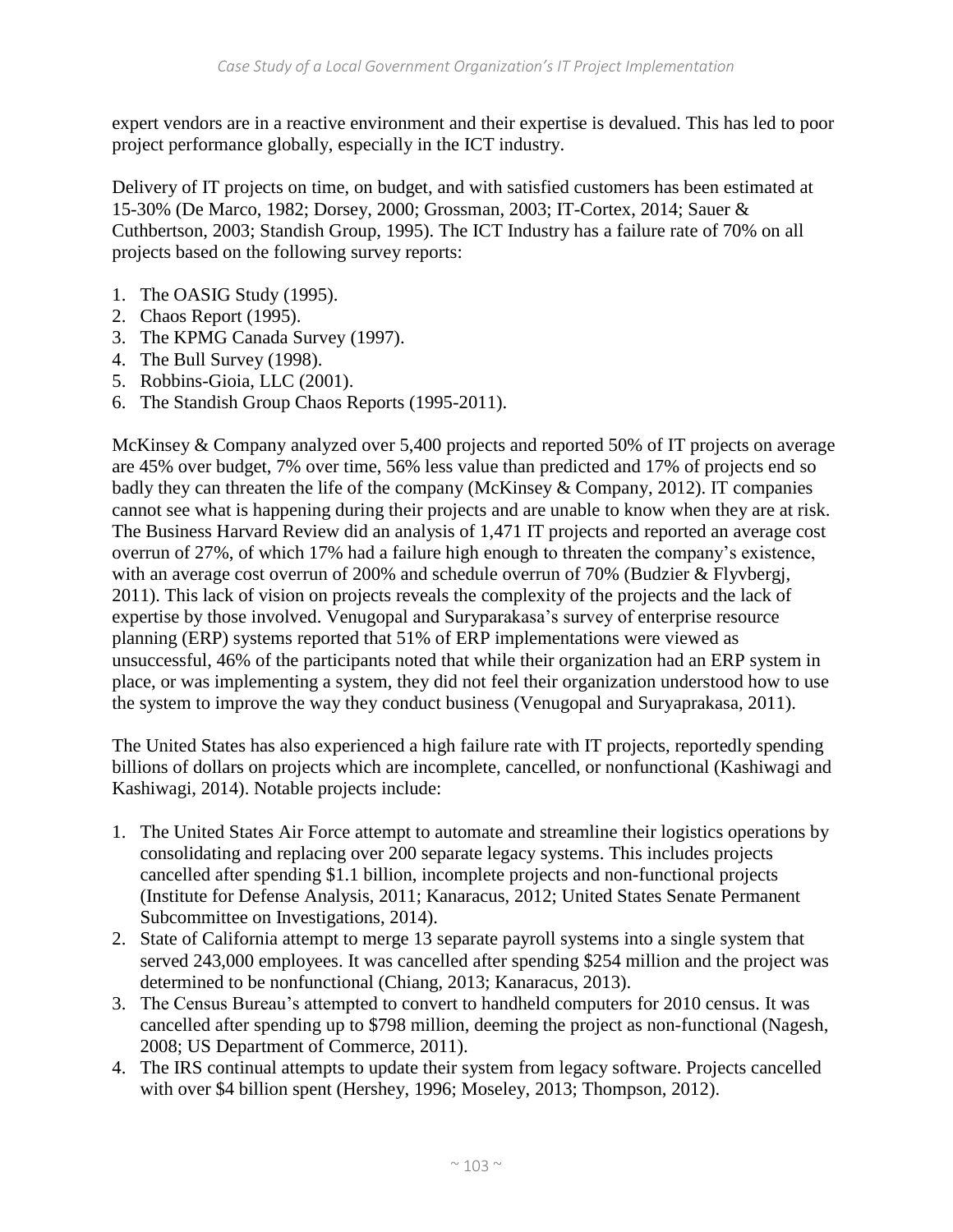- 5. The US Government online healthcare website, "Obamacare", was originally budgeted for \$93 million. Official statements of costs have not been calculated but estimations calculated it to be as high as \$634 million (Costello & Mcclaim, 2013; Dinan & Howell, 2014; Vlahos, 2013).
- 6. The Federal Aviation Association attempt to consolidate terminal automation system for an initial \$438 million; the cost increase has been estimated to be \$270 million. When reported the project was still ongoing and nonfunctional (Levin, 2013; Perera, 2013).

## *Poor Performance of the Delivery of IT Services*

There are two potential causes of nonperformance in delivering IT services:

- 1. Project Management model problem. The project management model "Agile" is being utilized, and maximizes the use of management, direction and control, participation of a client's representative, and the minimization of the utilization of the vendor's expertise (clear plan of what will be delivered and how it will be delivered).
- 2. Management attempts to control the vendors. The traditional procurement system being utilized is based on the client's IT and procurement group directing the expert vendors on what to submit, then making decisions on who is qualified based on the perceived expertise of the owner/buyer's group. The owner's group then uses a project management office (PMO) to manage, direct and control the vendor.

The Industry Structure (IS) chart (Kashiwagi, 1992) identifies that the problem with the traditional project management delivery methods is due to the owners attempting to minimize risk by the management, direction, and control of the vendor (Figure 1). Testing at Arizona State University (ASU) Performance Based Studies Research Group (PBSRG) has shown that, when expertise is identified and utilized, the expert vendor time and cost risk is less than 1%, and customer satisfaction is at 98%. Testing has shown that the client/buyer is responsible for over 90% of project cost and time deviation (project results from the state of Minnesota, the U.S. Army Medical Command and the Rijkswaterstaat Fast Track projects).



*Figure 1*: Industry Structure Chart.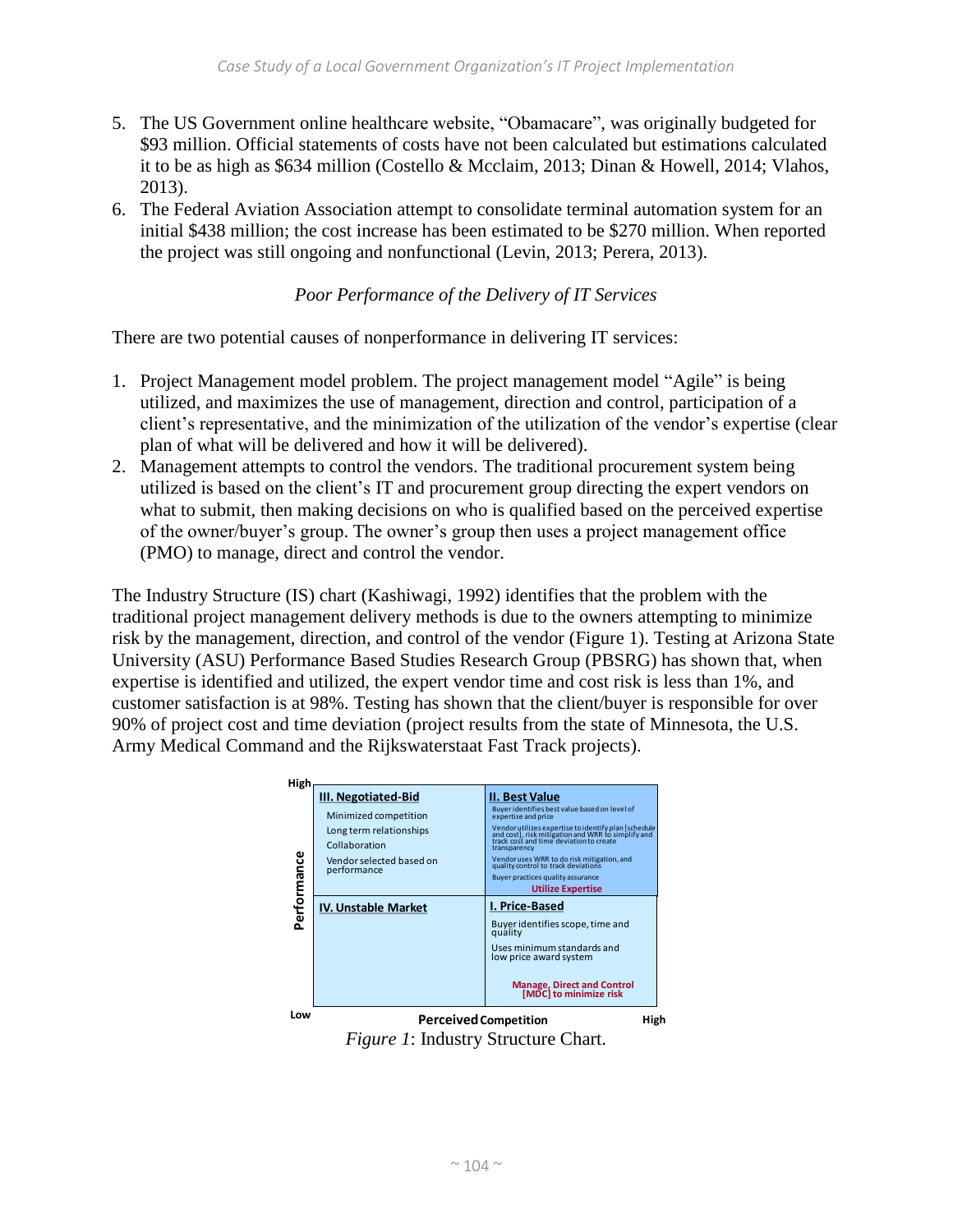The IS logic is supported by the 25 years of research testing at PBSRG. The results include:

- 1. 1,900 tests delivering \$6.6B of services with 98% customer satisfaction (Duren and Doree, 2008).
- 2. Tests were run in 33 different states in the U.S. and 7 different countries.
- 3. 98% customer satisfaction, less than 1% vendor cost and time deviation.

The IS logic was also supported by the Schuberg Philis (SP) research study that showed that the SP approach of eliminating management, direction and control in the delivery of IT services led to the following results (Kashiwagi D. & Kashiwagi I., 2014):

- 1. Most successful IT vendor performance in the Netherlands.
- 2. 90% customer satisfaction and 99% would hire them again.
- 3. Continual increase in turnover or volume of work.

## *Performance Based Studies Research Group (PBSRG) at Arizona State University*

The PBSRG was founded by Dr. Dean Kashiwagi in 1993 to identify the source of project nonperformance, identify solutions and create processes which would minimize or eliminate the poor performance. PBSRG used a unique approach to solving procurement and vendor performance issues. They used the following concepts:

- 1. Identify and utilizing expertise increases value and minimizes project cost.
- 2. Experts have no risk. They can observe unique initial conditions and see in the future.
- 3. The biggest source of project cost and time deviation is the client.
- 4. Experts use a WRR to create transparency to mitigate risk. Risk mitigation happens before the project begins.
- 5. When the client/buyer manages, directs and controls the vendor, the quality decreases.
- 6. Verbal or written communication is not efficient or effective in delivering performing services.

PBSRG has the following performance history:

- 1. 24 years research duration.
- 2. \$17.6 M research funding.
- 3. 1,900 tests implementing the Best Value Approach (BVA) to optimize the delivery of \$6.6B of services with 98% customer satisfaction.
- 4. Education and research testing in 12 countries and 33 states in the United States.
- 5. BVA education includes a theoretical Information Measurement Theory (IMT), the BVA in procurement, a new risk management model, a new project management model, and a metrics-based leadership model.
- 6. The most licensed technology developed at ASU with 52 licenses of intellectual property.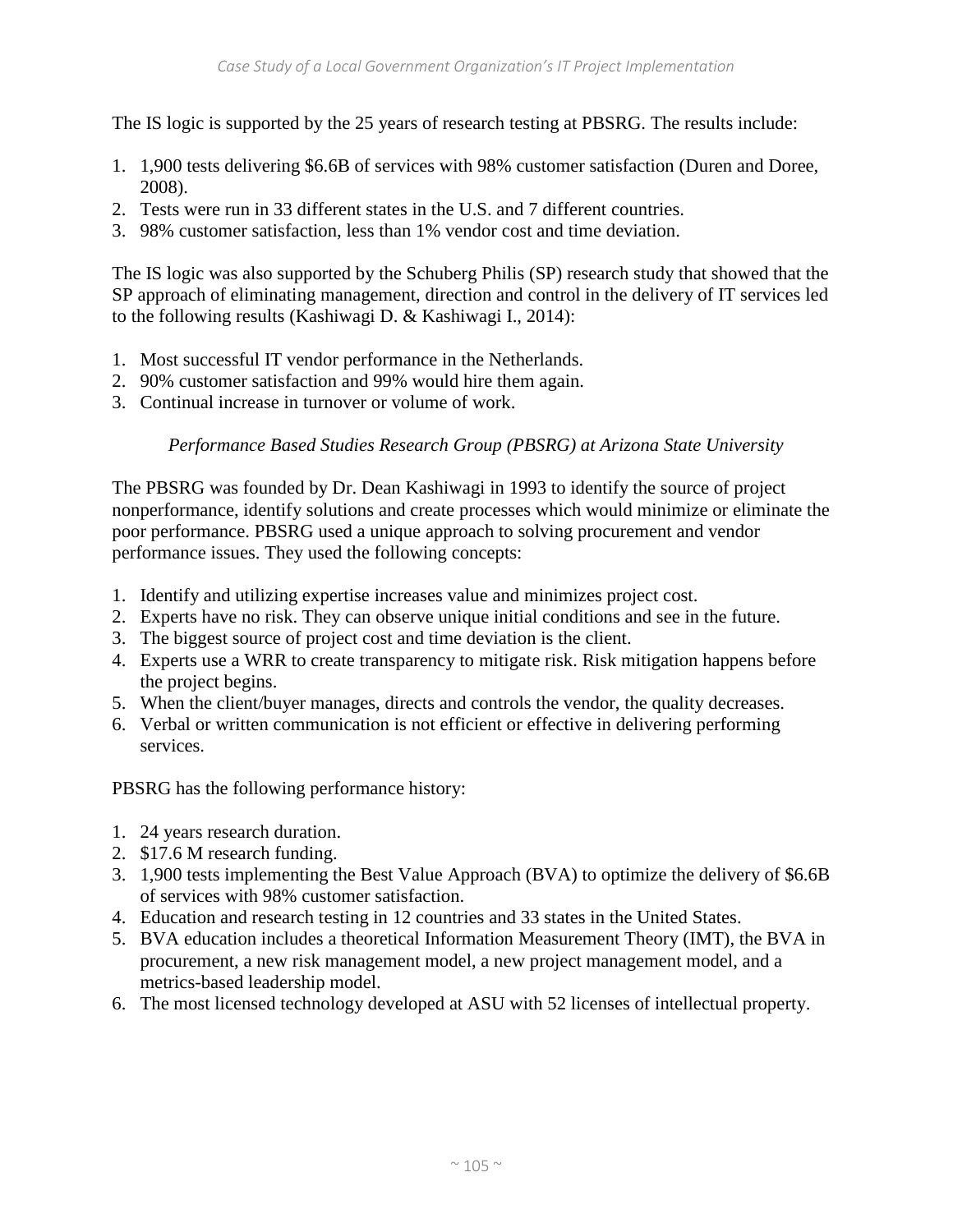PBSRG had performed numerous projects delivering IT project services (CenturyLink, 2013; Kashiwagi & Kashiwagi, 2014; Kashiwagi; 2014, PBSRG, 2017):

- 1. The delivery of tax software for the State of Oklahoma, which saved the state \$19M (of a \$40M budget).
- 2. The delivery of IT services for the State of New Mexico.
- 3. The delivery of IT networking services for ASU.
- 4. The delivery of a management of license system for the State of Idaho.
- 5. The delivery of software systems and overall project management officer for Boise State University (BSU).
- 6. The delivery of IT services for the City of Rochester Engineering Group.
- 7. The delivery of IT services for the Arizona Department of Environmental Quality to automate their manual records system.
- 8. The delivery of a search engine development for the State of Utah.

Lessons learned include:

- 1. The success of the project is based on the client's ability to follow the PBSRG model, which was the BVA structure. BVA structure requires clients to identify and utilize expertise and to not manage, direct, and control (MDC) the vendor as in the traditional approach. This includes allowing the expert vendor to follow the approach from a vendor's clarification period to the final execution of the project. The vendor will track the time and cost deviation of the project to final delivery.
- 2. The three projects that failed ended up in litigation, poor results and termination due to the client/owner making decisions, trying to collaborate with the vendor and not forcing the vendor to perform based on the BVA structure. In all cases, the results were dominantly clear that the client was not an expert but was acting in the MDC role due to their inability to understand how to utilize expertise to deliver a successful project. These owner representatives claimed that they have the responsibility and expertise to personally deliver the end-product even though they have no proof of previous successful delivery of projects. They use their government position to overcome the observations of reality of the past 30 years. This included not following the BVA because they identify that their approach was better with no rational explanation.

## *Case Study of the ERP Upgrade to the Existing Local Government Organization Peoplesoft System*

The Local Government Organization (LGO) Procurement Director knew that the traditional procurement delivery system was fraught with problems. It had caused project extensions, a lack of accountability, and the need to explain why projects were not delivered on time and on budget at the LGO. The procurement director had heard about PBSRG and the BVA years earlier at the California Association of Public Procurement Officers (CAPPO) conference in 2015, and immediately understood the rationale behind the LGO's problematic environment. The director also understood how the BVA components of the simplistic logic, the utilization of expertise and the use of transparency were created by the Weekly Risk Report (WRR). He kept in contact with PBSRG.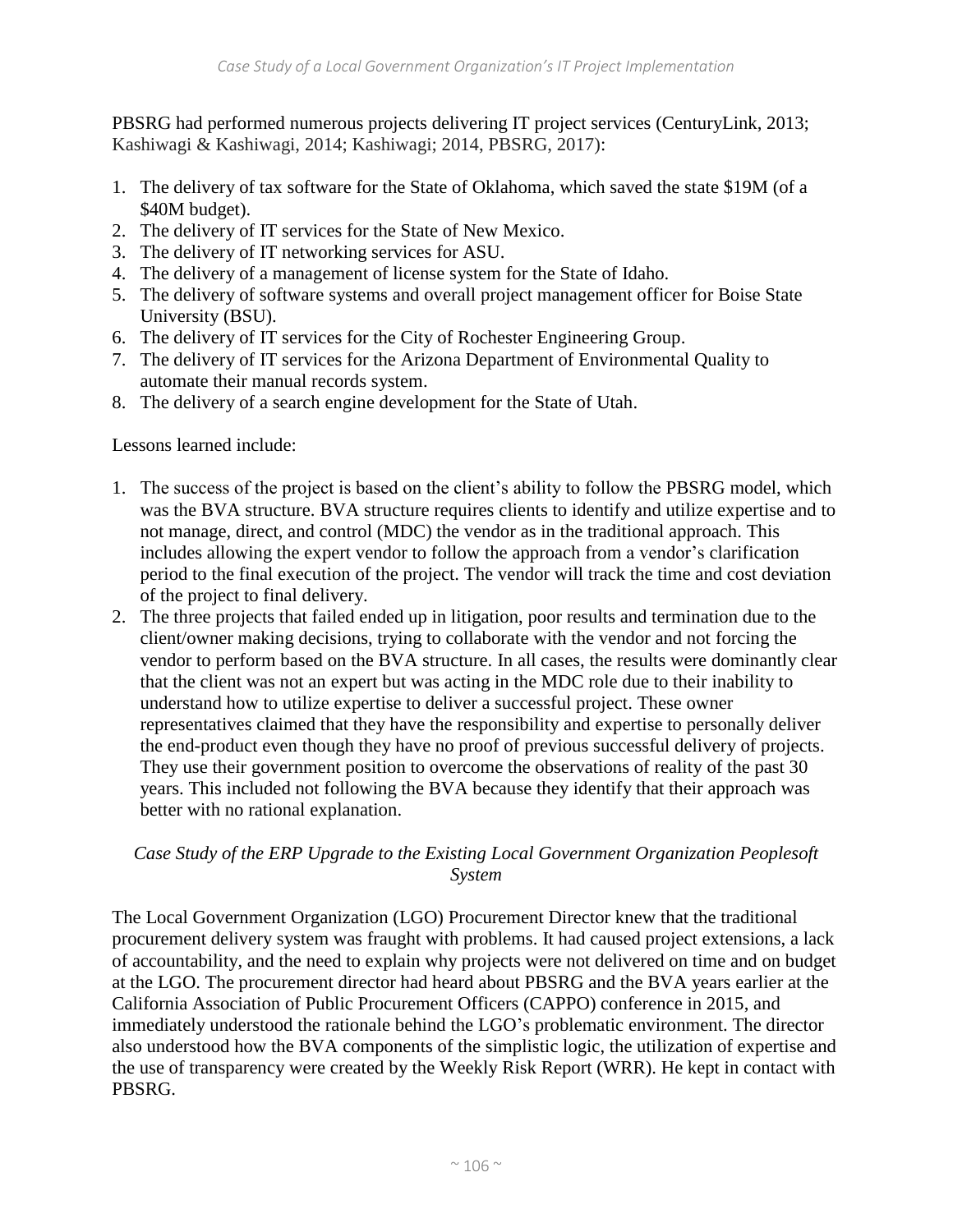In August 2016, the LGO Procurement Director reached out to the PBSRG. They attempted to learn about the details of the BVA. However, the BVA was not implemented. In September 2016, the LGO published their request for proposal (RFP) for the procurement of an upgrade of their Peoplesoft System in the areas of HR, finance and procurement. The client's stakeholders had spent roughly six months on rating the competitors in a traditional selection process of IT vendors. A group of 10 procurement personnel made up a Contract Review Board (CRB) and 12 stakeholders were involved in the procurement.

The selection criteria and weights included:

- 1. Written Submittal (48%)
- 2. Oral/Interview (28%)
- 3. Best and Final Offer (including cost) (25%)

Each criterion was broken down even further, rated, and weighted. Five vendors responded to the RFP. The five were shortlisted to three vendors. The CRB process was completed by Jan 2017. Worried about potential problems, in November 2016, the Procurement Director was concerned and contacted PBSRG, along with the IT Director and discussed how the BVA could be integrated into the already running CRB process. The IT Director agreed with the approach and asked the Procurement Director if he understood the approach. He quickly recognized the approach would solve organizational problems that he wanted rectified. However, the IT Director thought the Peoplesoft Upgrade project was too politically sensitive and requested it be utilized on a different IT procurement. The Procurement Director succumbed to the political pressure and continued to run the project using the CRB traditional procurement approach.

In Jan 2017, the process used by the CRB resulted in the following ratings and prioritization of the vendors:

- 1. The highest prioritized vendor was the most expensive \$8.9M.
- 2. The second rated vendor was the most inexpensive at \$3.9M (gap of \$5M or 56% from the highest rated vendor).
- 3. The third rated vendor (who some thought was the most qualified) was the medium priced at \$7.8M (23.5% lower than the top prioritized vendor, and very close to the budget).

At this point, the three highest rated vendors had a range in costs of over 56.7% from the highest performer and a range of 150% from the lowest costing vendor. The second ranked vendor was the most economical. The total spread in rating points was less than 10% (not dominant enough and usually caused by decision-making), but the cost deviation was \$5M on an \$8M budget. By observation, the PBSRG Director identified the following:

- 1. The vendors' understanding of the RFP was different.
- 2. Two competitors' price was within 15% of each other, and the other vendor was half the cost.
- 3. The CRB members publicly stated that were unsure if the vendors were capable of responding to all three areas of the RFP (financial, HR and procurement), but considered all vendors were comparable.
- 4. The IT director also stated that all three vendors were capable of meeting the requirements.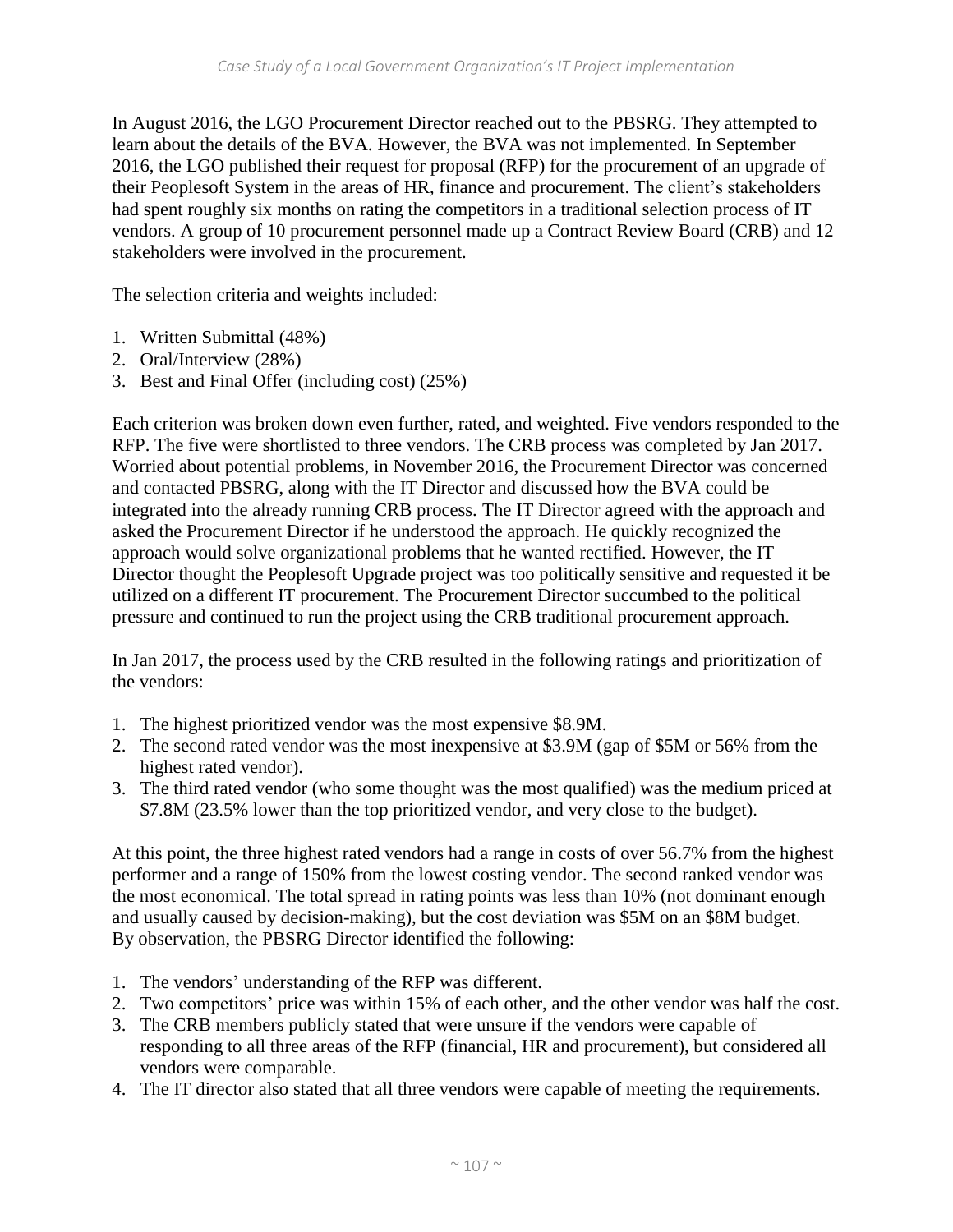By observation, there was no cost consistency among the vendors. The CRB created and reviewed selection process would award to the highest ranked proposal (the most expensive vendor). The relative difference in ratings was less than 7%. Because the three vendors were shortlisted, the intent of the CRB was that the three vendors were similar or qualified. The procurement director realized the risk, had been communicating with PBSRG to identify if this type of situation could be simplified and that the procurement and execution risk could be minimized.

### **LGO Contacts PBSRG and Requests Assistance on the Peoplesoft Project**

In January 2017, the LGO CEO was concerned about the risk of the Peoplesoft Upgrade Project and directed the Procurement Director to immediately seek assistance from PBSRG to mitigate the risk. In early February 2017, the Procurement Director contacted PBSRG, and negotiated a contract to assist on the subject project. Before a contract could be signed, and license procured for the BVA, PBSRG began to assist the LGO on the subject project. Without changing any of the terms of the RFP, but using the CRB's latitude to do a second Best and Final Offer (BAFO), the procurement Director directed PBSRG to do the following:

- 1. Use the second BAFO to educate the vendors in the BVA clarification period process and contractor's capability to use performance metrics and re-interview the contractor for a second time (which was allowed under the second BAFO). The second interview would be conducted in the BVA fashion, to identify the vendor's capability to show their level of expertise using metrics, ability to see into the future and differentiate the subject project and see the project from beginning to the end.
- 2. Require a Level of Expertise submittal that addressed the subject project using the language of metrics, showing their capability by using descriptive strings of metrics that would relate their past experience with the subject project.
- 3. Educate the vendors on the "exact" requirement of the project (now) assuming that the vendor was an expert, and that the vendor would have to have a detailed schedule, an easily understood milestone schedule and a Weekly Risk Report (WRR) that the vendor used to track all time and cost deviations throughout the project. The vendors were to be educated not to include the cost or risk that the client would cause or contingency in their submitted budget.
- 4. Their submitted schedule should include, not only the activities of the vendor, but all activities of all stakeholders in the delivery of the project. This is a BVA which ensures that the vendor is in control of the project, will attempt to simplify the schedule to create transparency and attempt to mitigate the risk caused by the owner's representatives due to their lack of expertise.
- 5. Integrate these requirements into the second BAFO without changing the intent and expectation of the client. The Procurement Director was searching for a methodology to select a successful vendor that would deliver results of a best value environment.

The above concepts came from the BVA selection phase and the BVA clarification phase. The BVA clarification phase would be normally utilized in the traditional approach's negotiation phase. These requirements are logical expectations of a client who hires an expert vendor. These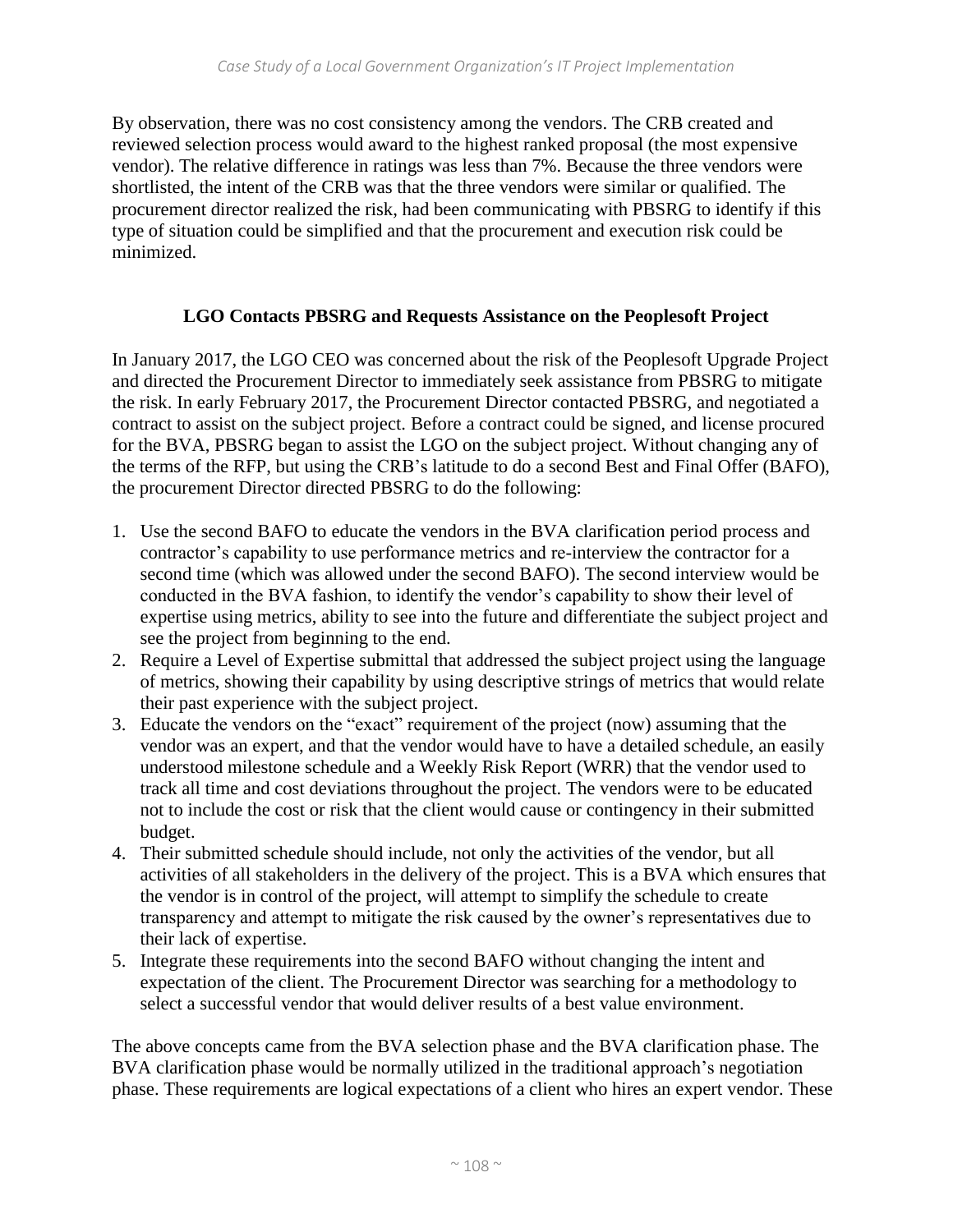requirements are paradigm shifts that many procurement and client representatives expect from vendors, but do not know how to put it in a contract. These requirements were not articulated by the traditional CRB that created the RFP in the first BAFO. Therefore, the procurement Director, directed the vendors to go through a second BAFO which incorporated the clarified BVA requirements. In the second BAFO the vendors would be educated by the creator of the BVA and be rated on how well they understood and could respond as expert IT vendors. The expectation of an expert vendor being the capability to use performance metrics and the language of metrics, preplan, to simplify, to create transparency and to track all time and cost deviations with a WRR.

By observation the traditional process had resulted in the following:

- 1. Six months of intensive effort of creating an RFP and implementing the RFP to shortlist the number of vendors from five to three.
- 2. The range of the vendor's proposed costs was 156%.
- 3. The range of the ratings between the top two vendors was 6 points out of 150 points or 4%.
- 4. The third rated vendor was 9.9 points behind the top prioritized vendor (less than 6.3%).
- 5. Six months of work done by a CRB made up of eleven members, has gone through setting up the selection criteria, rating submittals, interviews, and a Best and Final Offer (BAFO) has led to the prioritization of three vendors. The separation between the three vendors' effort had not separated the top three vendors.
- 6. The three vendors from top to bottom were \$8.8M, \$3.9M and \$7.7M. The top-rated vendor was \$4.9M, 128% more expensive than the second rated vendor (BV team thought vendor 2 was the best qualified vendor).

Based on the submitters, the BV Expert saw the following weaknesses:

- 1. The range of costs for a specified 1,200 requirements was too large (128%).
- 2. The top-rated vendor was the most expensive.
- 3. The point differential of six points (4%) between the first and second place proposers was too small to make up for 128% difference in cost.

The client/buyer still did not have any clear idea of:

- 1. How the vendors were planning on doing the work.
- 2. Did not know if the vendor's project manager/vendors understood that the vendors were not responsible for risk they did not control.
- 3. Did not know if the vendors could do the work.
- 4. Did not know why the pricing was so different.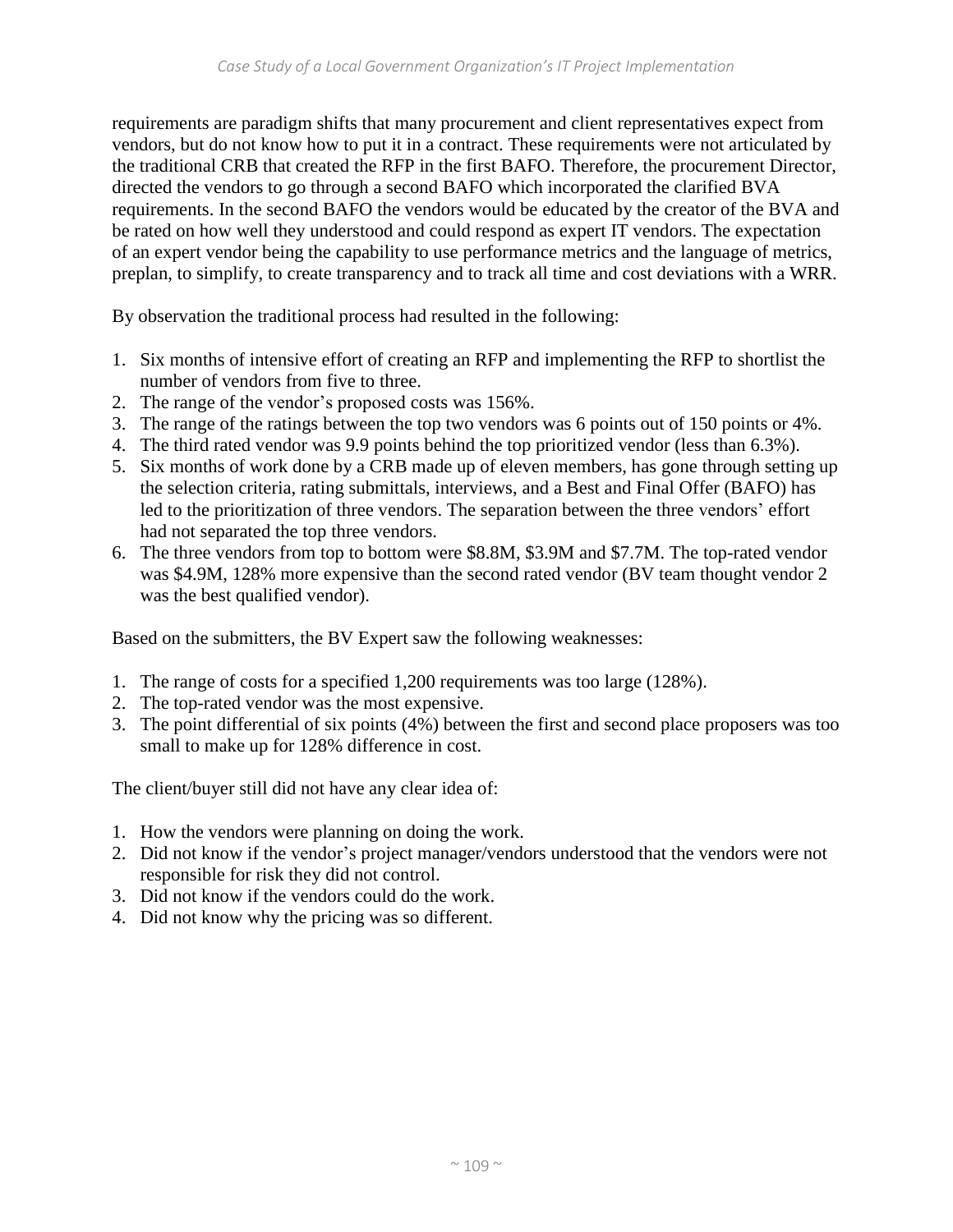## **Problem**

The CRB had worked for six months and did not know any major differences between the three vendors (who had a range of 128% cost differential) and had the following issues with all three vendors not being able to do one of the major requirements (replace the functionality of the current system). The CRB did not have the knowledge if any of the contractors could produce:

- 1. A detailed schedule with costs from beginning to end.
- 2. A milestone schedule with costs that simplified the deliverables.
- 3. A schedule that identified the risk that the vendor did not control (caused by other stakeholders).

# **Proposed Solution**

The CEO of the LGO requested the Procurement Director to bring the Best Value experts from Arizona State University. The BV Experts would utilize expertise and transparency to ensure that an expert vendor who can schedule from beginning to end and include the activities of all other stakeholders in the schedule. The advantage of the BVA is:

- 1. The process is legally defendable.
- 2. Forces preplanning before award of the entire schedule.
- 3. Assists the client to mitigate risk (expert vendor creates transparency using a WRR to ensure the cost and time deviation of risks that the vendor does not control are known before the contract is signed).
- 4. Ensures that the best value vendor can perform from beginning to end.
- 5. The process is quick (less than 10% of the traditional process) and minimizes the decision making of the client. The BVA requires vendors to show performance by using dominant metrics that doesn't force the client's representatives to think or use personal bias to make decisions. All parties are educated that if a client's representative must think or make a decision, the vendor will receive no added value in their scoring.
- 6. The process ensures that the best value vendor will clarify their complete approach before award.
- 7. Best Value vendor will track the project time and cost deviation throughout the project.

# **Methodology to Transform Traditional Approach to Best Value Intent**

Even though the client was late in the selection process of upgrading their Peoplesoft software, the innovative procurement Director at LGO proposed that a second BAFO could be run. During this period, the selection board and the PBSRG Director would:

1. Educate the vendors on the rest of the process, including the negotiation phase where the client would not negotiate scope or price, and the vendor would have to clarify their proposal with a detailed schedule from beginning to end, a simplified milestone schedule from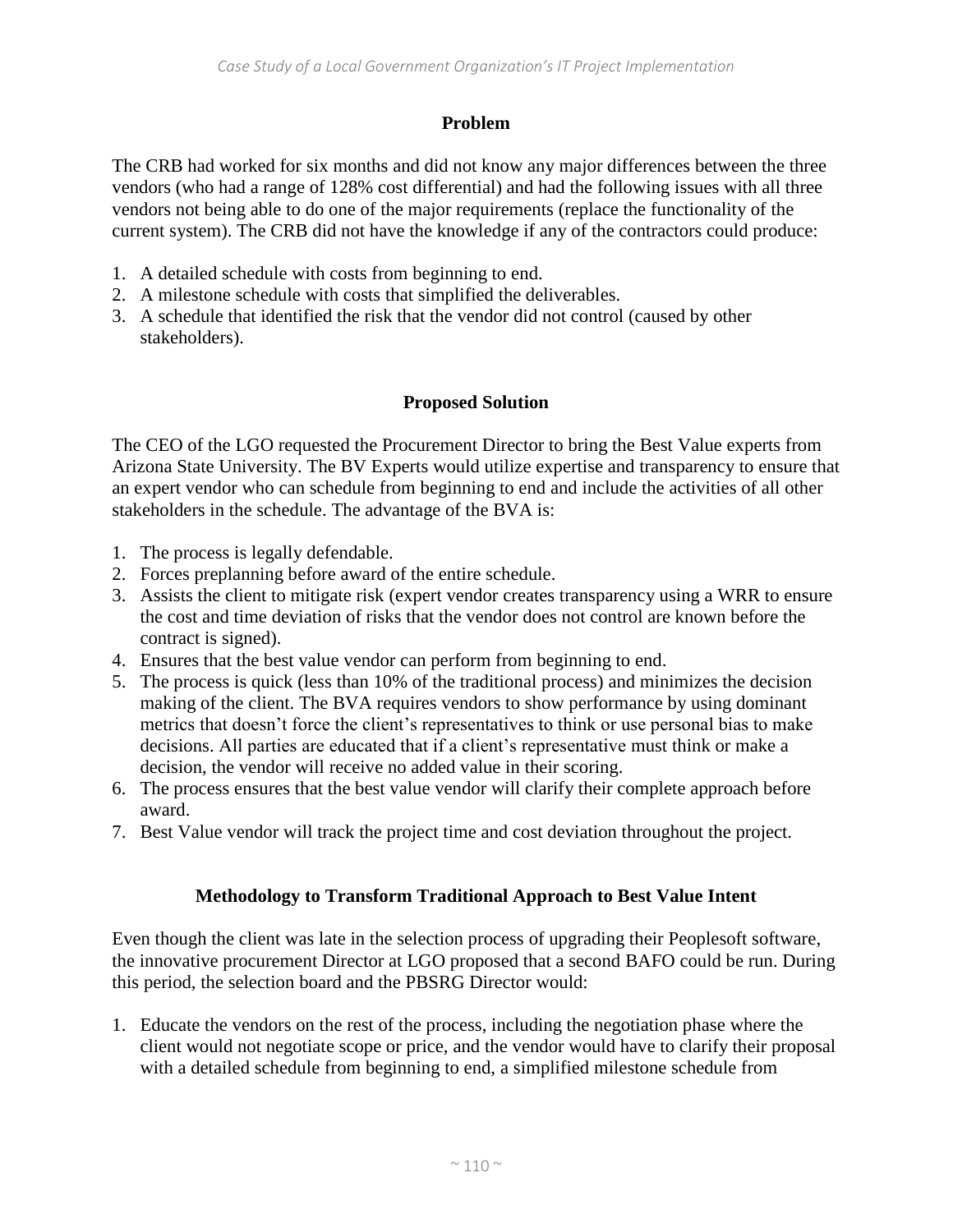beginning to end, their risk mitigation, and have a weekly risk report that would track the time and cost deviation of the project.

- 2. Allow them to not cost risk into their proposed price by resubmitting their price proposal.
- 3. Interview the expert project manager to determine if they were experts and could do the clarification during the negotiation period.
- 4. Ensure that an expert vendor who can plan from beginning to end will be selected.

The BVA concepts, inserted in the second BAFO would allow the LGO to remove a vendor in the negotiation period if it determined that the vendor could not:

- 1. Have a detailed schedule from beginning to end, that included all the activities of all stakeholders in the delivery of the project.
- 2. Simplify the detailed schedule with milestones with non-technical metrics that anyone could understand.
- 3. Identify and mitigate the risk that they could not control.
- 4. Use a WRR that would identify the cause of any risk that would result in cost or time project deviation.
- 5. Control and manage the project by tracking time and cost deviation from the vendor created detailed and milestone schedule.

# **Agile Project Management Approach**

Most IT vendors use an approach called "Agile". The Agile Approach identifies the project duration and total cost but does not clearly identify the project milestones that will lead to project delivery. Instead, the project team [including the vendor's team members, the client's CRB, the procurement personal, the client's project management office (PMO) and stakeholders] manage the project in short "sprints". The team ensures at the beginning and ending of each sprint (when the plan for the next sprint is decided) that they maximize the following to reduce risk:

- 1. Discussion of all parties.
- 2. Consensus of all parties.
- 3. Documentation before and after each sprint.

The approach clearly identifies the major risk in delivering IT services. It minimizes preplanning by the expert vendor, identification and mitigation of potential risk by the vendor, the creation of a detailed schedule and simplified milestone schedule that includes all the activities of all project stakeholders and the resulting transparency that minimizes the effort of all and allows vendors to minimize the project costs. The traditional approach leads to the transfer or sharing of risk once the project is not successfully completed. This agile way of working increases the responsibility of the client PMO and minimizes the accountability of the vendor.

# *Senior CIO Stops BVA Implementation*

The PBSRG Director visited the LGO to implement the BVA modifications to the second BAFO requirement. The three competing vendors were briefed by the PBSRG Director in separate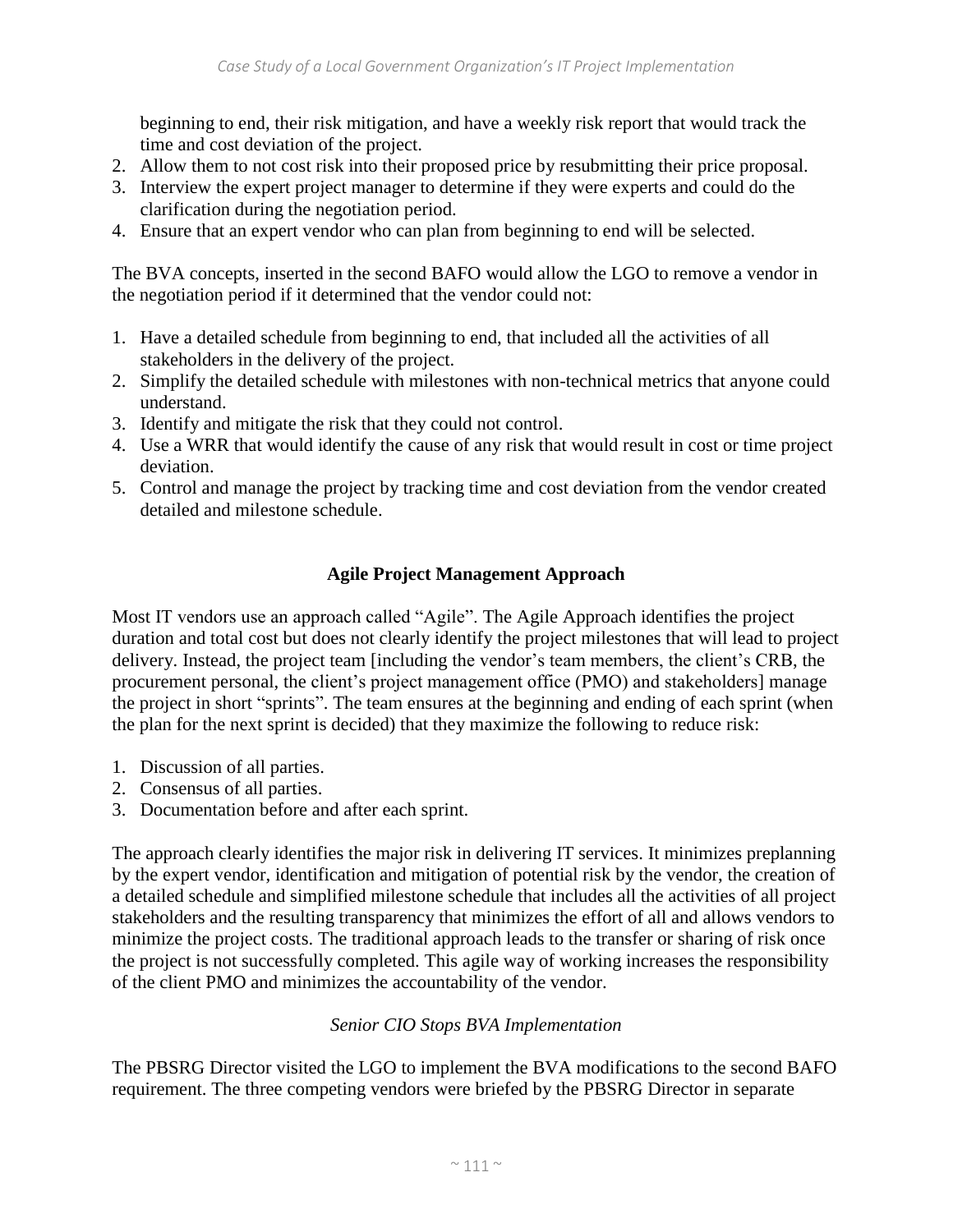presentations. The LGO was trying to get the vendors to explain their expectations. A major objective of the presentations was attempting to help the vendors understand that the successful bidder was including all stakeholders' activities in their detailed and milestone schedule and that they were going to track time and cost deviations. The resulting deviations caused by risk (risk is what the vendor did not control) was the financial responsibility of the client and not the vendor, negating the need to include the cost of risk or contingency costs in their bids. After briefing the IT Director, the CRB and the legal team, the PBSRG Director briefed the newly hired CIO. The new approach received resistance from some of the legal team. Interestingly, it was from the more senior legal staff. They were uncomfortable with change. The younger legal expert, even though he had less experience, quickly identified that the new system would address some of the issues being observed on the majority of LGO projects which included:

- 1. Vendors not finishing what they were hired to do.
- 2. Vendors stating that they did exactly what they were told to do and were not responsible for time and cost deviations.
- 3. Project cost was seemingly uncontrollable.
- 4. Legal position on most of these projects was not defendable.
- 5. Poor project performance.

The newly hired CIO did not understand the following documented industry practices and results:

- 1. The performance of the delivery of services to government agencies was very poor.
- 2. The performance of the delivery of IT services was the worst of any major service.
- 3. The traditional approach of project management to manage, direct and control vendors was structurally flawed.

It was obvious to the PBSRG Director that the new LGO CIO did not understand how to solve the LGO procurement issues. Her statement that she was one "who got into the weeds" dictated the future course of LGO would be the manage, direct and control (MDC) approach. Within a month, the LGO Procurement Director contacted ASU and communicated that the LGO would no longer need the assistance of PBSRG and their Best Value Approach (BVA).

#### **Conclusion**

The LGO attempt at solving their procurement problems addressed all the issues at government agencies. The procurement approach of government agencies is structurally flawed. Despite the documentation of poor performance over the past 30 years, agency procurement groups continue to repeat the same flawed approach. The problems include:

- 1. Ignorance of management of the low level of performance of the delivery of services to government.
- 2. Agencies believing that they are the "expert" in the services being delivered.
- 3. Problems caused by nonperformance of procurement personnel. The problems are caused by the flaws of the structure of the traditional system.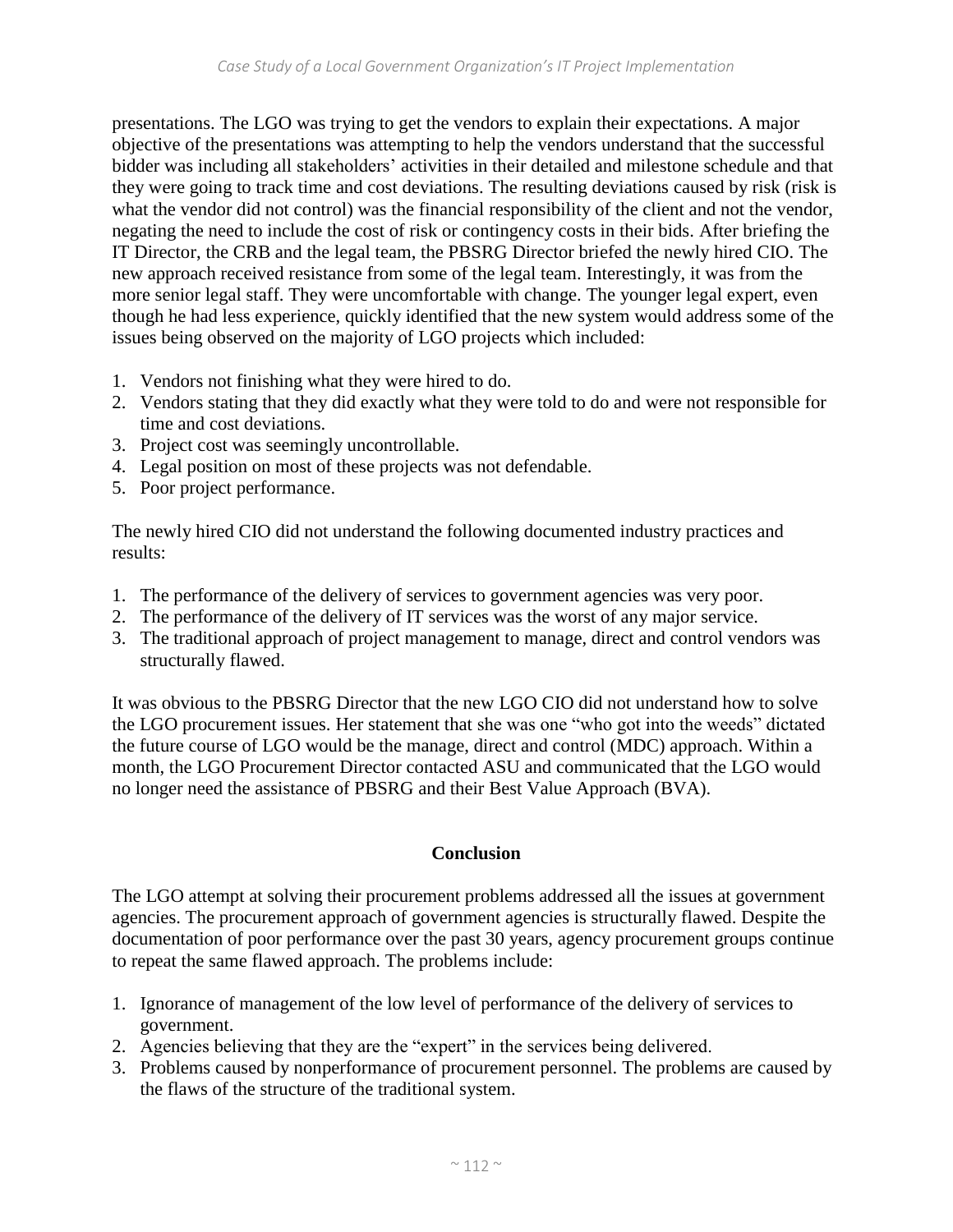- 4. Using management, direction and control (MDC) of vendors.
- 5. Agencies attempting to transfer risk to vendors.
- 6. Agencies use PMOs that use the agile approach to project management which increases effort, communication, collaboration and documentation and discourages the leadership by an expert.
- 7. Agencies increasing decision making, and managing, directing and controlling vendors to minimize risk.

The LGO Procurement Director did not have the support of his organization to change and improve the delivery of the IT services. Without the assistance of the Performance Based Studies Research Group, the selection will be flawed, the LGO will try to negotiate the price down, and there will be no complete schedule of all the stakeholder's activities and a WRR to track the project time and cost deviation by the vendor.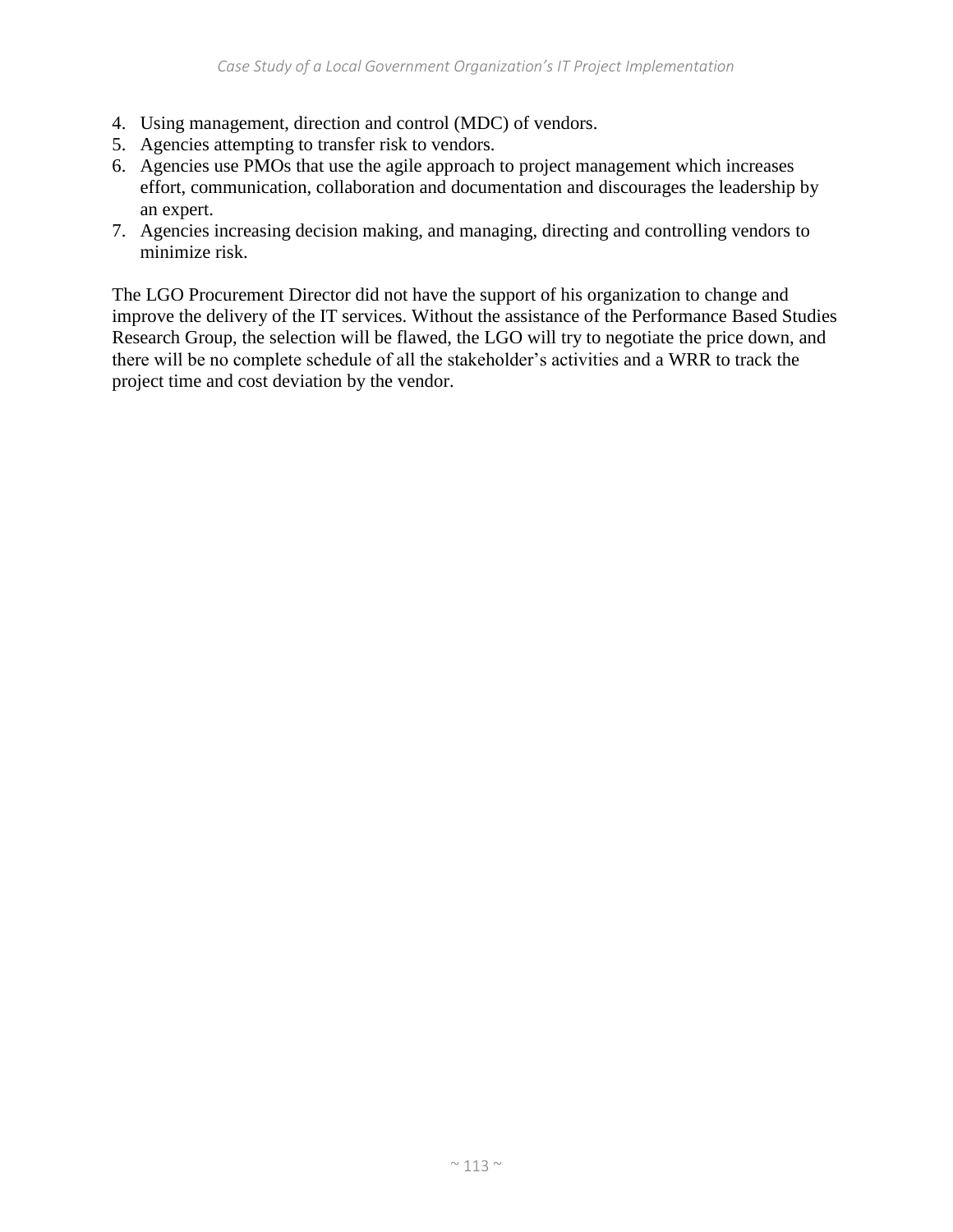#### **References**

- Al-ahmad, W., Al-Fagih, K. Khanfar, K., Alsmara, K., Abuleil, S., Abu-Salem, H. (2009) A taxonomy of an IT project failure: root causes. International Management Review, 5 (1), 93-106.
- Bradshaw, G. (2008). Establishing a first class project controls organization for managing large complex projects. TC11-20
- Brown, T. (2001). Modernisation or failure?. IT Development Projects in the UK Public Sector, 17(4), 363-381. (project management)
- Budzier, A. & Flyvbergj B. (2011). Why your IT project may be riskier than you think. Business Harvard Review, 89 (9), 601-603.
- Bull Survey. (1998).State failure cause, IT Cortex, Accessed from http://www.it-cortex.com/Stat\_Failure\_Cause.htm.
- Century Link (2013, September 17). ASU MSA Annual Review. Meeting Minutes. Retrieved September 17, 2013 from Arizona State University Annual Review.
- Chaos Report. (1995). Standish groups chaos report, IT Cortex, Accessed from http://www.itcortex.com/Stat\_Failure\_Rate.htm#
- Chiang, J. (2013) 21st Century Project. California State Controller's Office. http://www.sco.ca.gov/21century.html.
- Clegg, C., Axtell, C., Damodaran, L., Farbey, B., Hull, R., Lloyd-Jones, R., Nicholls, J., Sell, R., & Tomlinson, C. (1997). Information technology: a study of performance and the role of human and organizational factors. Ergonomics, 40(9), 851-871.
- Costello, T., Mcclaim, E. (2013, October) Obamacare glitches: Gov't contract for troubled site has swelled; GOP targets Sebelius. NBC News. http://www.nbcnews.com/news/other/obamacare-glitches-govt-contracttroubled-site-has-swelled-gop-targets-f8C11419179.
- DeMarco, T. (1982). Controlling software projects: Management, measurement & estimation. New York, NY: Yourdon Press.
- Dinan, S., Howell, T. (2014, April) Price of fixing, upgrading Obamacare website rises to \$121 million. Washinton Times. http://www.washingtontimes.com/news/2014/apr/29/obamacare-website-fix-will-cost-feds-121 million/?page=all.
- Dorsey, P. (2000) Top 10 reasons why systems projects fail. Dulcian Inc.
- Duren, J. and Doree, A. (2008) An evaluation of Performance Information Procurement System (PIPS), 3rd international public procurement conference proceedings 28(30) pp 923-946.
- European Services Strategy Unit. (2007). Cost overruns, delays and terminations: 105 outsourced public sector ICT projects (Report No. 3). Duagh, Ireland: Whitfield, D.
- Eye4Management. ("Government & ICT ", n.d.) http://www.eye4management.nl/transitiemanagement/ictsamenwerkingsverbanden/overheid-verspilt-miljarden-aan-ict.
- Gardner, D. J. (2000) How to avoid IT project failures. Consulting to Management, 11 (1), 21-23.
- Geneca. (2011). "Doomed from the Start? Why a Majority of Business and IT Teams Anticipate Their Software Development Projects will Fail. Winter 2010/2011 Industry Survey.
- Giarte. (2014) Report Transformers Outsourcing Performance 2014. Amsterdam, Netherlands: n.d.
- Giarte. (2014) Satisfaction across service providers. Amsterdam, Netherlands: n.d.
- Glaser, J. (2004) Management's role in IT project failures. Healthcare Financial Management, 58 (10), 90-92.
- Government Accountability Office. (2008). OMB and Agencies Need to Improve Planning, Management, and Oversight of Projects Totaling Billions of Dollars. (GAO Publication No. 08-105IT). Washington, D.C.: U.S. Government Printing Office.
- Grossman, I. (2003). Why so many IT Projects fail and how to find Success. Financial Executive, 19 (3), 28-29.
- Henderson, P. (2006) Why Large Projects Fail. School of Electronics and Computer Science University of Southampton.
- Hershey, R. (1996, April) A technology overhaul of I.R.S. is called a fiasco. New York Times.
	- http://www.nytimes.com/1996/04/15/us/a-technological-overhaul-of-irs-is-called-a-fiasco.html.
- HR Magazine (2006) Talent management: driver for organizational success. HR Magazine, 51 (6): S1, June 2006. ISSN:1047-3149.
- Institute for Defense Analysis (2011) Assessment of DoD Enterprise Resource Planning Business Systems. Alexandria, Virginia: Ketrick, P., Bailey, J., Cunningham, M., Odell, L., Douglas, G., Floyd, D., Insolia, A.
- IT Cortex, (2003). Failure rate, IT Cortex. Retrieved November 26, 2003, from the World Wide Web: http://www.itcortex.com/Stat\_Failure\_Rate.htm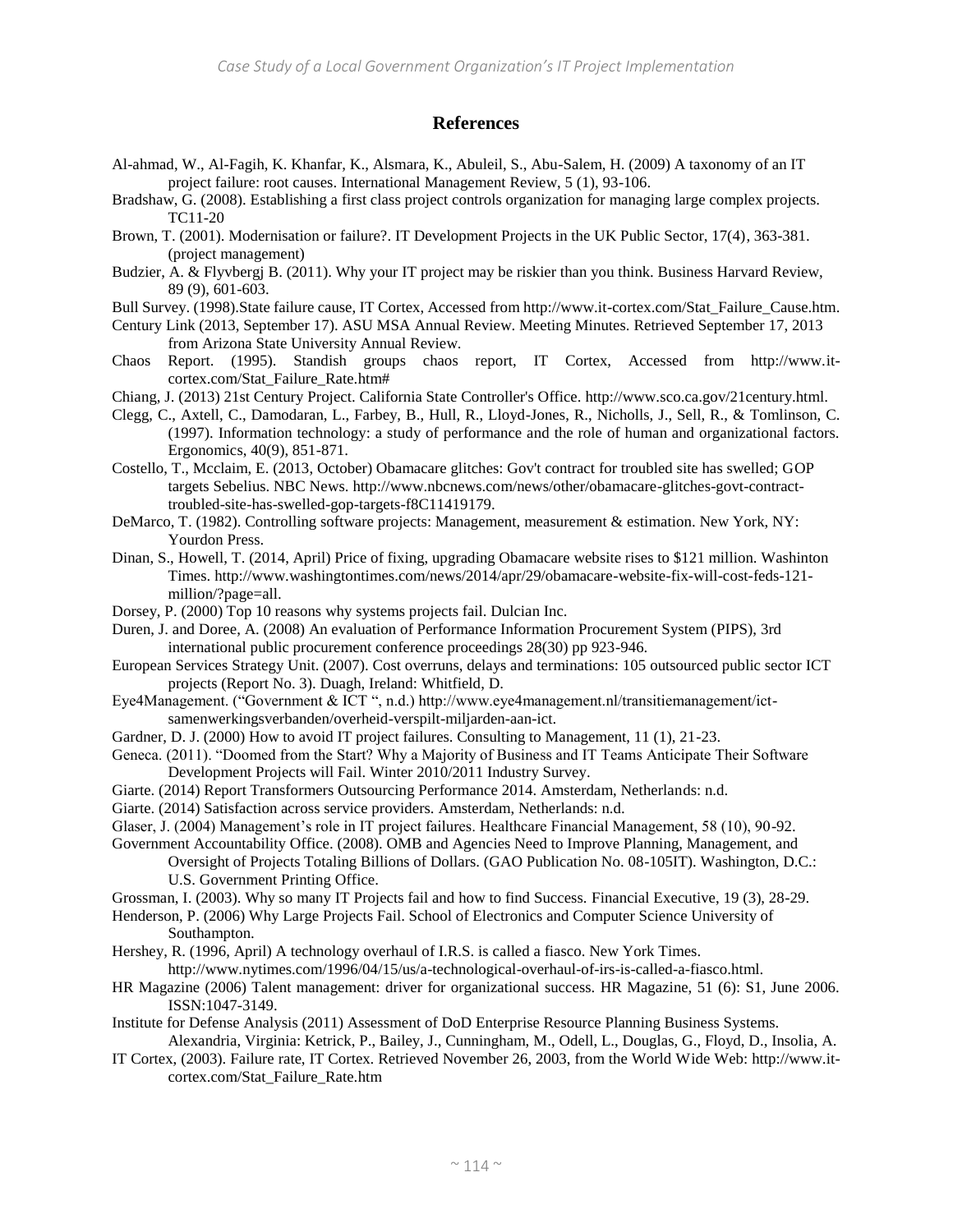Kanaracus, C. (2012, February) Air Force scraps massive ERP project after racking up \$1B in costs. Computer World.

http://www.computerworld.com/s/article/9233651/Air\_Force\_scraps\_massive\_ERP\_project\_after\_racking up 1B in costs.

- Kanaracus, C. (2013, February) California ends contract with SAP over troubled IT project. Computer World.http://www.computerworld.com/s/article/9236662/California\_ends\_contract\_with\_SAP\_over\_troubl ed\_IT\_project?taxonomyId=214&pageNumber=2.
- Kappelman, L., McKeeman, R., Zhang, L. (2009) Early warning signs of IT project failure: the dangerous dozen. The EPD Audit, Control and Security Newsletter, 40 (6), 17-25.

Kashiwagi, D. (2014). Best Value Standard. *Performance Based Studies Research Group*.

Kashiwagi, D. (2016). Best Value Approach. *Performance Based Studies Research Group, Tempe, AZ. Publisher: KSM Inc*.

Kashiwagi, D. T. (1992). *Development of a performance based design/procurement system for nonstructural facility systems*.

Kashiwagi, D., & Kashiwagi, I. (2014). The Best Value ICT Industry. *Journal for the Advancement of Performance Information & Value*, *6*(1).

Kashiwagi, D., & Kashiwagi, J. (2013). Dutch Best Value Effort. In RICS COBRA Conference (pp. 356-363).

Kashiwagi, D., Kashiwagi, J., Kashiwagi, I., & Sullivan, K. (2015). The Development of the Best Value Approach in the State of Minnesota. *Journal for the Advancement of Performance Information & Value*, *7*(1).

Kashiwagi, J., Sullivan, K. and Kashiwagi, D. (2009) Risk Management System Implemented at the US Army Medical Command, Vol. 7 No.3, 2009 pp. 224-245.

Lepatner, B.B. (2007), Broken Buildings, Busted Budgets, The University of Chicago Press, Chicago.

Levin, A. (2013, May) Air-traffic upgrade over budget, facing delays: report. Bloomberg.

http://www.bloomberg.com/news/2013-05-31/air-traffic-upgrade-over-budget-facing-delays-report.html. Mckinsey & Company. (2012). Delivering Large scale IT projects on time, on budget and on value. New York City,

NY: Bloch, M., Blumberg S, Laartz, J.

MIT Sloan School of Management (2003) Why leadership-development efforts fail. MIT Sloan Management Review, 44 (3): 83, March 2003. ISSN: 0019-848X.

Moseley, J. (2013, November) Government computer failures are normal. American Thinker. http://www.americanthinker.com/2013/11/government\_computer\_failures\_are\_normal.html.

PBSRG. (2017). Performance Based Studies Research Group Internal Research Documentation, Arizona State University, Unpublished Raw Data

Perera, D. (2013, June) TRANCON air traffic control modernization faces prospect of more schedule, cost overruns. Fierce Government IT. http://www.fiercegovernmentit.com/story/tracon-air-traffic-control-modernizationfaces-prospect-more-schedule-cost/2013-06-02.

PricewaterhouseCoopers (PwC). (2009). "Need to know: Delivering capital project value in the downturn." Retrieved from https://www.pwc.com/co/es/energia-mineria-y-servicios-publicos/assets/need-to-knoweum-capital-projects.pdf. Accessed September 16, 2015.

Sauer, C., Cuthbertson, C. (2003) The State of IT Project Management in the UK 2002-2003. Computer Weekly, 2003, London (82 page report).

Savolainen, P., Ahonen, J. (2010) Software engineering projects may fail before they are started: Post-mortem. The journal of systems and software, 83, 2175-2187.

Standish Group. (1994). CHAOS Manifesto 2011. Boston, MA: The Standish Group International, Inc.

Standish Group. (2011). CHAOS Manifesto 2011. Boston, MA: The Standish Group International, Inc.

Standish Group. (2013). CHAOS Manifesto 2013. Boston, MA: The Standish Group International, Inc.

Thompson, J. (2012, April) Fixing the IRS. Government Executive.

http://www.govexec.com/magazine/features/2012/04/fixing-irs/41637/.

US Department of Commerce. (2011). Census 2010: final report to congress. (Final Report No. OIG-11-030-I). Washington, D.C.: U.S. OIG Office of Audit and Evaluation.

Van de Rijt, J., & Santema, S. (2012). The Best Value Approach in the Netherlands: A reflection on past, present and future. Journal for the Advancement of Performance Information & Value, 4(2).

Venugopal, C., & Suryaprakasa Rao, K. (2011). Learning from a failed ERP implementation: a case study research. International Journal of Managing Projects in Business, 4(4), 596-615.

Whittaker, B. (1999). What went wrong? Unsuccessful information technology projects. Information Management & Computer Security, 7(1), 23-30.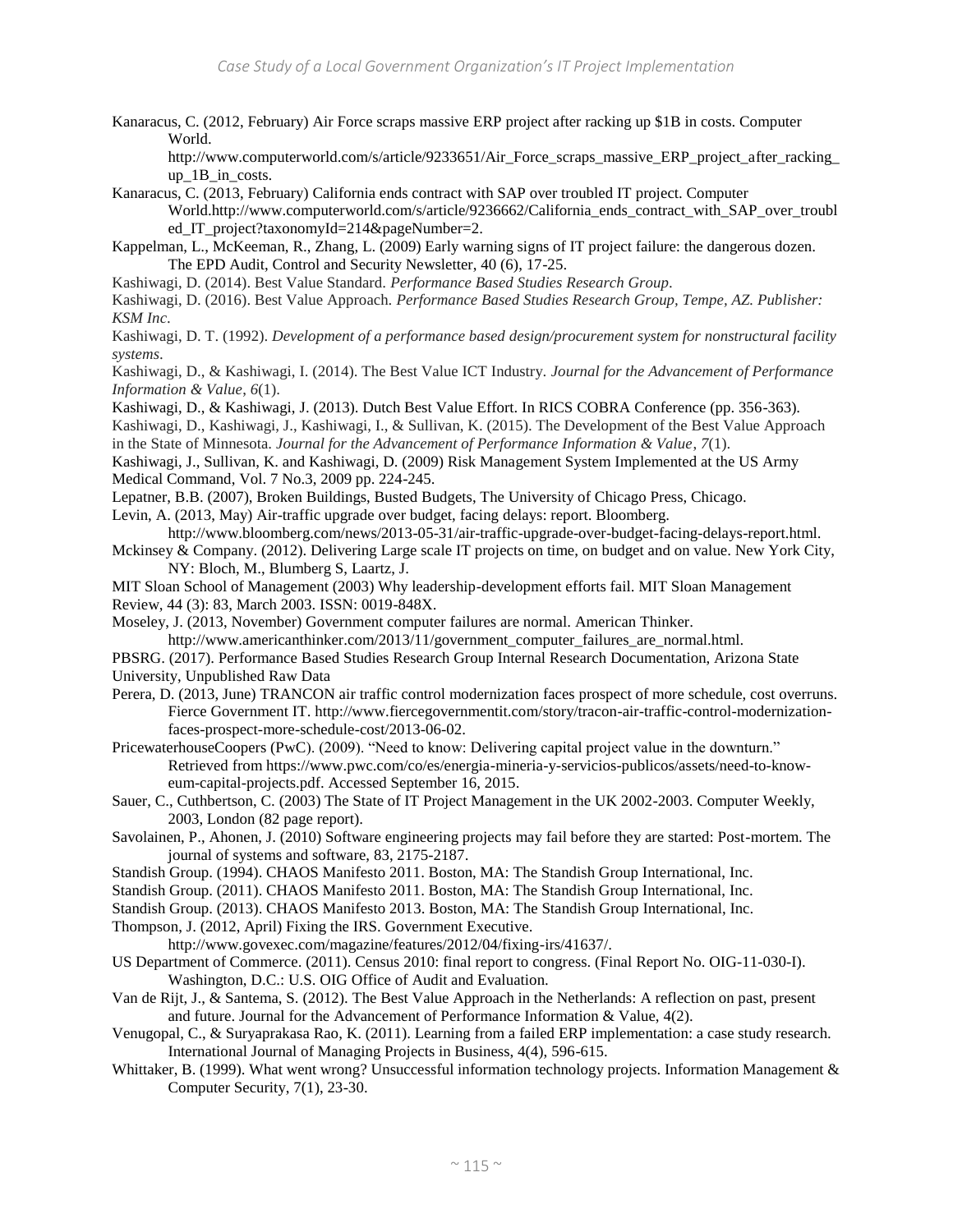Yun, S. (2013). The impact of the business-project interface on capital project performance. The University of Texas at Austin. Retrieved fro[m http://repositories.lib.utexas.edu/handle/2152/22 804](http://repositories.lib.utexas.edu/handle/2152/22%20804)

## **Attachment #1**

#### *Timeline of Events Between the LGO and the PBSRG at Arizona State University*

Timeline:

- 7/28/2016 LGO called PBSRG seeking additional information on BV PIPS.
- 7/28/2016 PBSRG sent LGO references for the BVA.
- 7/29/2016 Additional conversation over the phone occurred between PBSRG and LGO.
- 7/29/2016 PBSRG sent contracting information to LGO.
- 7/29/2016 to 8/4/2016 30+ emails between LGO and PBSRG discussing contracting with PBSRG and using the BVA.
- 8/4/2016 Discussion with Deputy Administrative Officer of IT from LGO. LGO recognized value in the BVA and additional value that could be added to ensure success on the Peoplesoft project.
- 8/4/2016 PBSRG sends LGO a draft schedule and SOW.
- 8/4/2016 to 8/11/2016 Coordinating schedule for the Peoplesoft project and negotiating contract.
- 8/11/2016 LGO identifies that they are not going to be contracting with PBSRG, due to political reason on the Peoplesoft project.
- 1/12/2017 LGO approaches PBSRG identifying LGO would like to contract for support on the Peoplesoft project and help in revamping the procurement process at LGO. LGO personnel identified that the CEO authorized him to move forward with contracting with PBSRG for the two efforts.
- 1/13/2017 PBSRG Director sends LGO a SOW and pricing for support on the two efforts.
- 1/25/2017 Conference with LGO, discussing PBSRG cost of service and scope of work. LGO tells PBSRG that they are okay with the pricing, identifies they will sign a contract for the Peoplesoft support, but will sign a contract for the procurement support in the fall to identify the success of the BVA approach and when they can acquire more funding.
- 1/25/2017 to 1/31/2017 PBSRG coordinating finalization of contract with LGO.
- 1/31/2017 Teleconference with LGO finalizing schedule. LGO gives "go ahead" to schedule a visit to educate internal team and help with the second BAFO. LGO asks PBSRG to draft RFP addendum so that the Peoplesoft project can take advantage of the BVA selection phase process.
- 1/31/2017 to 2/2/2017 10+ emails coordinating trip from LGO. LGO identified that the COO authorized him to move forward with scheduling the PBSRG BVA Trip to LGO.
- 2/3/2017 PBSRG sends LGO Peoplesoft RFP BV PIPS modification addendum and discusses with LGO the Addendum over the phone.
- 2/6/2016 PBSRG sends RFP addendum modified, with LGO suggestions.
- 2/8/2017 LGO tells ASU contracting officer that he is accepting the proposal and requests to proceed in preparing the contract agreement with ASU PBSRG.
- 2/8/2017 to 2/10/2017 PBSRG visits LGO, briefs all three competing vendors on the second BAFO and what will be required of the top prioritized vendor, briefs LGO IT Director, project CRB, legal office and new CIO. CIO does not understand the problem with the